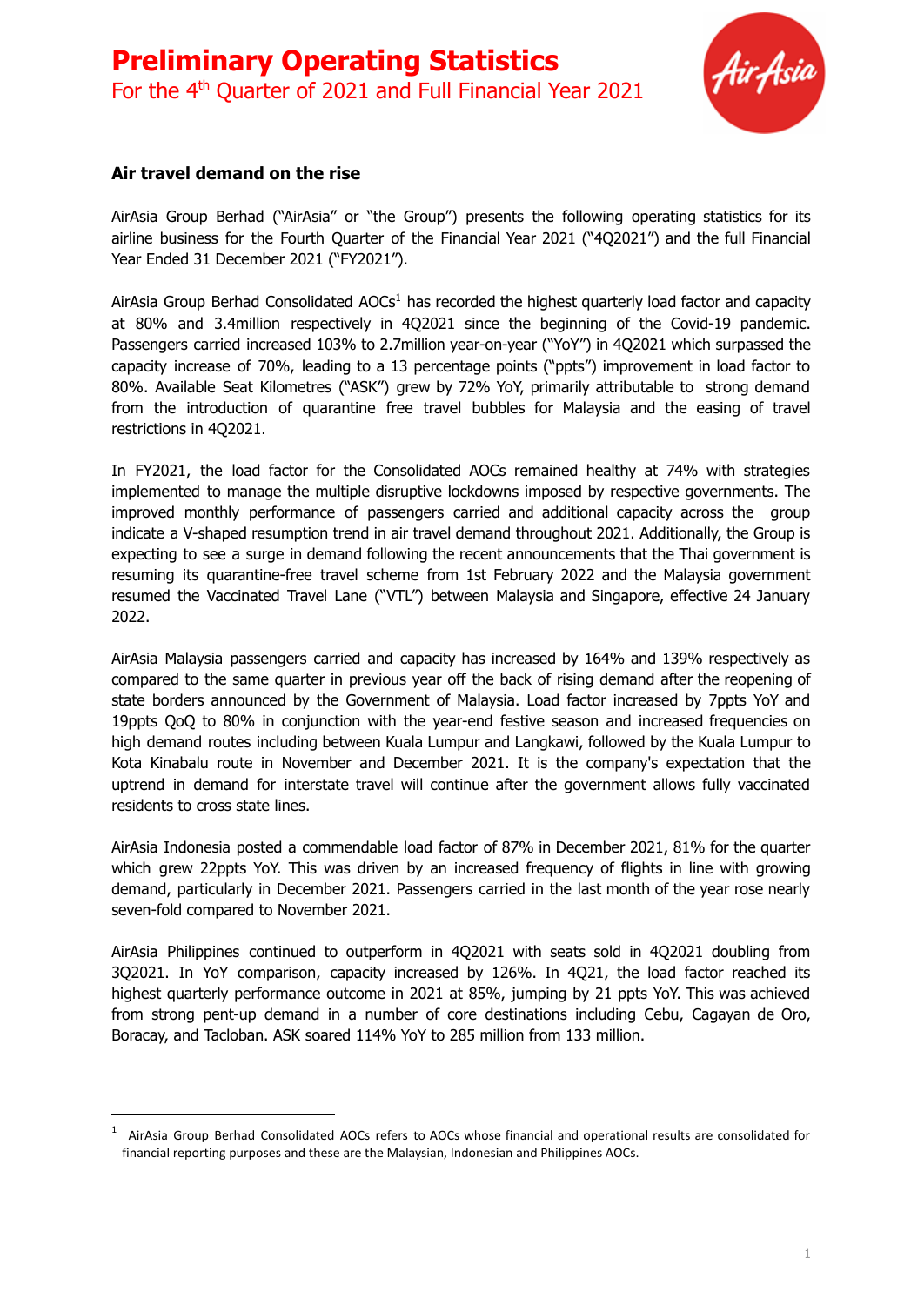

For 4Q2021, AirAsia Thailand operated more domestic capacity than in the previous quarter, on the back of robust demand. AirAsia Thailand carried 1.15million passengers. Load factor rose to 78% in December 2021. AirAsia Thailand has reallocated its capacity and flights to align with the gradual improvement in demand. As a result, the load factor in 4Q2021 was 76%, or increased 2 ppts from the same period last year, despite the spread of the Omicron variant that began in late December. For FY2021, domestic travel demand rebounded in March 2021 after the first vaccination drive was rolled out in Thailand. However, Thailand infection cases rose in July 2021 and in compliance with the state containment effort, AirAsia Thailand announced a temporary suspension of domestic operations between 12 July 2021 and 2 September 2021. For the full year, the total number of passengers carried was 2.93million, declining by 69% YoY, in line with the deduction of ASK and capacity. In FY2021, load factor was reported at 68% with a total fleet of 60 aircraft.

#### **AirAsia Group Berhad Consolidated AOCs - Malaysia, Indonesia & Philippines 4th Quarter 2021 Operating Statistics**

| <b>AirAsia Group Berhad</b><br><b>AOCs (MAA, IAA &amp; PAA)</b> | <b>Oct-Dec 2021</b> | <b>Oct-Dec 2020</b> | <b>Change</b> |
|-----------------------------------------------------------------|---------------------|---------------------|---------------|
| Passengers Carried <sup>1</sup>                                 | 2,724,679           | 1,342,165           | 103%          |
| Capacity <sup>2</sup>                                           | 3,393,618           | 1,999,180           | 70%           |
| Load Factor (%) <sup>3</sup>                                    | 80                  | 67                  | 13ppt         |
| ASK (mil) <sup>4</sup>                                          | 2,786               | 1,622               | 72%           |
| RPK (mil) <sup>5</sup>                                          | 2,194               | 1,051               | 109%          |
| Number of stages <sup>6</sup>                                   | 18,324              | 10,942              | 67%           |
| Average stage length (km)                                       | 825                 | 810                 | 2%            |
| Size of fleet at month end <sup>7</sup>                         | 157                 | 148                 | 9             |

### **Full Year 2021 Operating Statistics**

| <b>AirAsia Group Berhad</b><br><b>AOCs (MAA, IAA &amp; PAA)</b> | <b>Jan-Dec 2021</b> | <b>Jan-Dec 2020</b> | <b>Change</b> |
|-----------------------------------------------------------------|---------------------|---------------------|---------------|
| Passengers Carried <sup>1</sup>                                 | 4,812,364           | 13,309,681          | $-64%$        |
| Capacity <sup>2</sup>                                           | 6,500,182           | 17,941,988          | $-64%$        |
| Load Factor (%) <sup>3</sup>                                    | 74                  | 74                  | 0ppt          |
| ASK (mil) <sup>4</sup>                                          | 5,723               | 19,122              | $-70%$        |
| RPK (mil) <sup>5</sup>                                          | 4,149               | 14,268              | $-71%$        |
| Number of stages <sup>6</sup>                                   | 35,350              | 98,259              | $-64%$        |
| Average stage length (km)                                       | 882                 | 1,070               | $-18%$        |
| Size of fleet at month end <sup>7</sup>                         | 157                 | 148                 | 9             |

Note: (i) The fleet count excludes:

-Two (2) A320 aircraft leased to <sup>a</sup> third party airline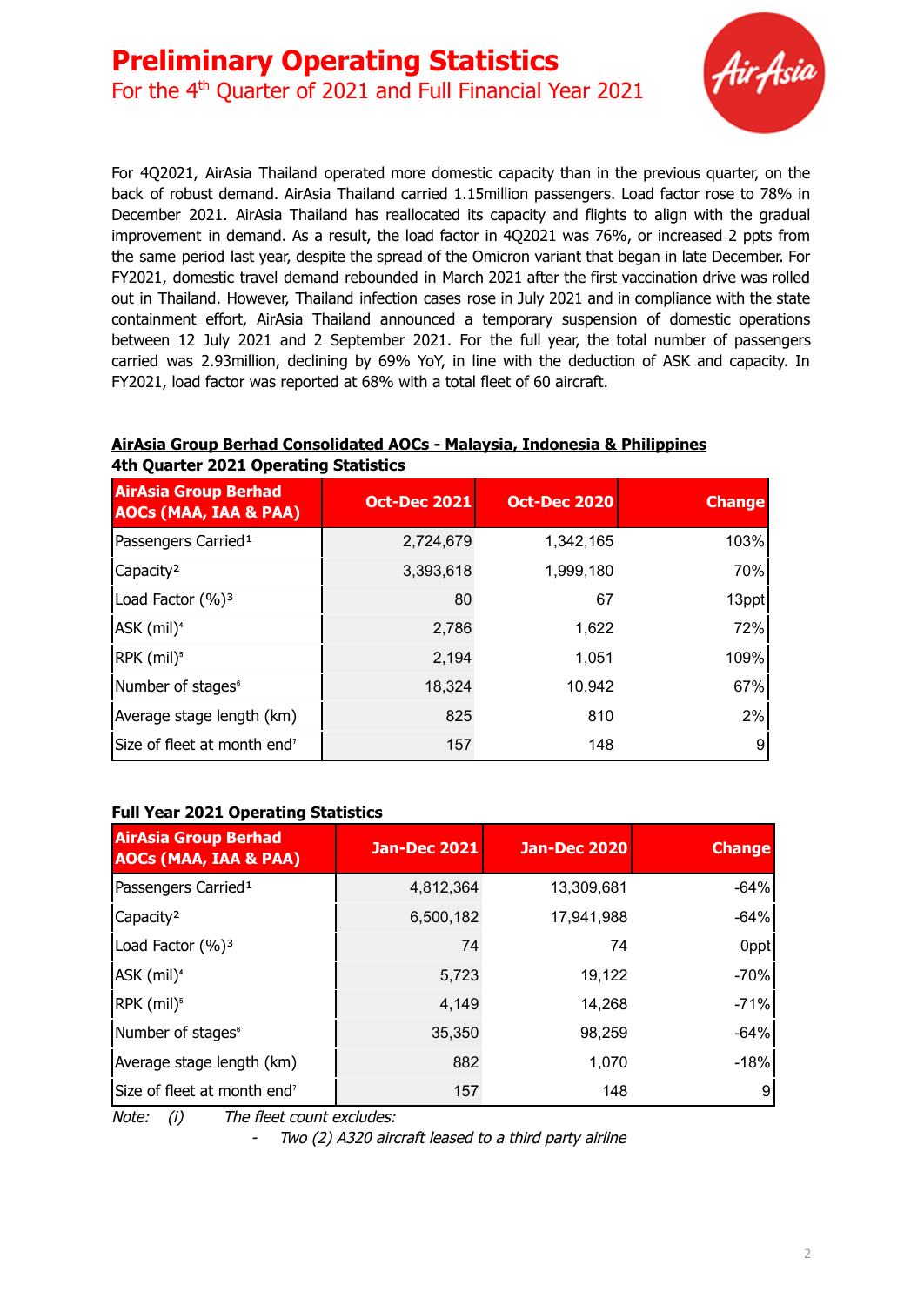For the 4<sup>th</sup> Quarter of 2021 and Full Financial Year 2021



### **Malaysia**

**4th Quarter 2021 Operating Statistics**

| AirAsia Malaysia                        | <b>Oct-Dec 2021</b> | <b>Oct-Dec 2020</b> | <b>Change</b> |
|-----------------------------------------|---------------------|---------------------|---------------|
| Passengers Carried <sup>1</sup>         | 2,201,701           | 834,934             | 164%          |
| Capacity <sup>2</sup>                   | 2,770,638           | 1,158,760           | 139%          |
| Load Factor (%) <sup>3</sup>            | 79                  | 72                  | 7ppt          |
| ASK (mil) <sup>4</sup>                  | 2,267               | 829                 | 173%          |
| RPK (mil) <sup>5</sup>                  | 1,770               | 569                 | 211%          |
| Number of stages <sup>®</sup>           | 14,863              | 6,273               | 137%          |
| Average stage length (km)               | 824                 | 711                 | 16%           |
| Size of fleet at month end <sup>7</sup> | 107                 | 96                  | 11            |

#### **Full Year 2021 Operating Statistics**

| <b>AirAsia Malaysia</b>                 | <b>Jan-Dec 2021</b> | <b>Jan-Dec 2020</b> | <b>Change</b> |
|-----------------------------------------|---------------------|---------------------|---------------|
| Passengers Carried <sup>1</sup>         | 3,134,764           | 9,116,241           | $-66%$        |
| Capacity <sup>2</sup>                   | 4,144,702           | 12,295,388          | $-66%$        |
| Load Factor (%) <sup>3</sup>            | 76                  | 74                  | 2ppt          |
| ASK (mil) <sup>4</sup>                  | 3,551               | 12,980              | $-73%$        |
| RPK (mil) <sup>5</sup>                  | 2,639               | 9,682               | $-73%$        |
| Number of stages <sup>®</sup>           | 22,264              | 66,889              | $-67%$        |
| Average stage length (km)               | 858                 | 1,053               | $-19%$        |
| Size of fleet at month end <sup>7</sup> | 107                 | 96                  | 11            |

Note: (ii) The fleet count excludes:

- Two (2) A320 aircraft leased to <sup>a</sup> third party airline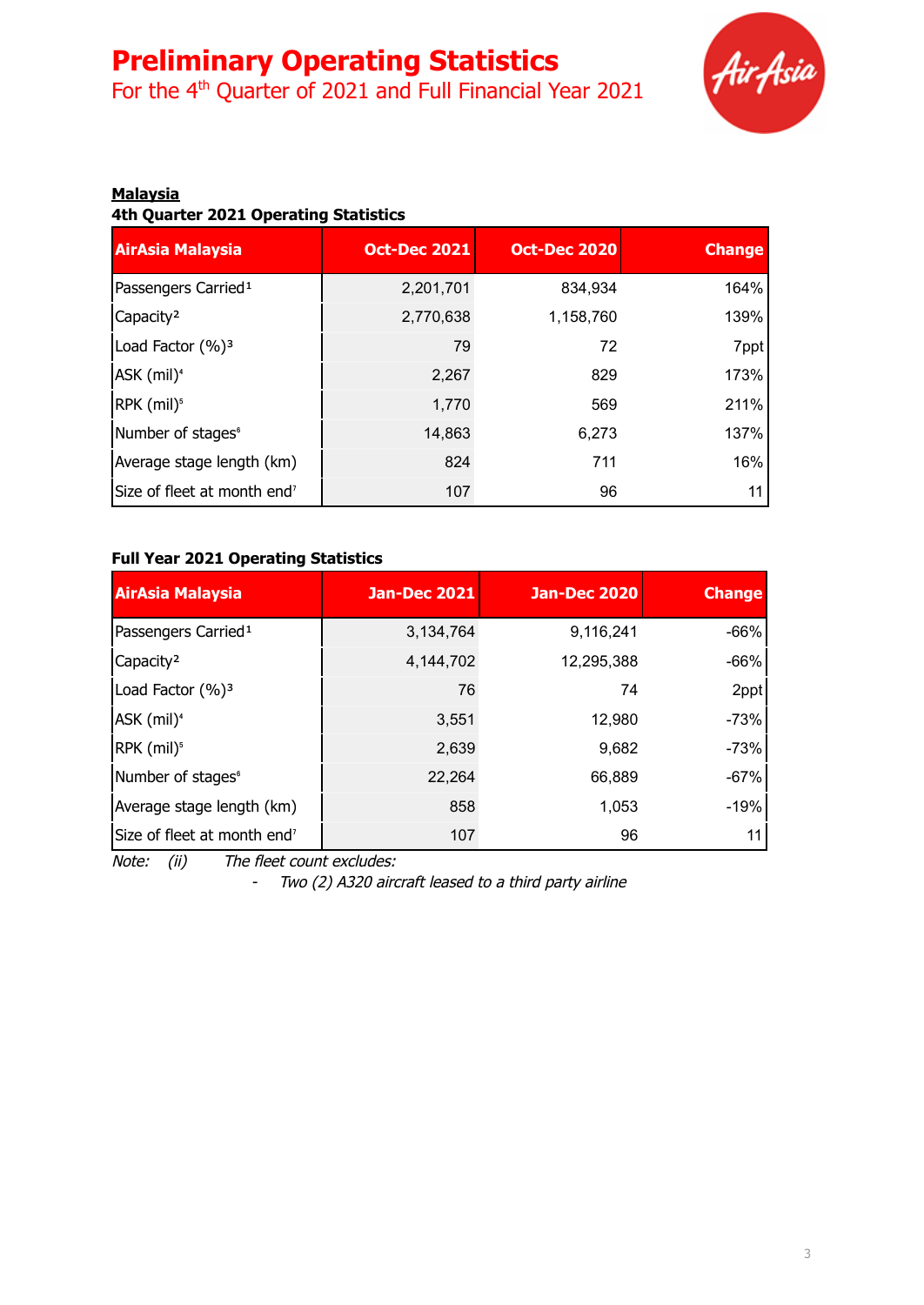For the 4<sup>th</sup> Quarter of 2021 and Full Financial Year 2021



#### **Indonesia**

### **4th Quarter 2021 Operating Statistics**

| <b>AirAsia Indonesia</b>                | <b>Oct-Dec 2021</b> | <b>Oct-Dec 2020</b> | <b>Change</b> |
|-----------------------------------------|---------------------|---------------------|---------------|
| Passengers Carried <sup>1</sup>         | 168,092             | 389,283             | $-57%$        |
| Capacity <sup>2</sup>                   | 206.640             | 655,920             | $-68%$        |
| Load Factor (%) <sup>3</sup>            | 81                  | 59                  | 22ppt         |
| ASK (mil) <sup>4</sup>                  | 233                 | 660                 | $-65%$        |
| RPK (mil) <sup>5</sup>                  | 190                 | 397                 | $-52%$        |
| Number of stages <sup>6</sup>           | 1,148               | 3,644               | $-68%$        |
| Average stage length (km)               | 1,126               | 1,006               | 12%           |
| Size of fleet at month end <sup>7</sup> | 26                  | 28                  | -2            |

#### **Full Year 2021 Operating Statistics**

| <b>AirAsia Indonesia</b>                | Jan-Dec 2021 | <b>Jan-Dec 2020</b> | <b>Change</b> |
|-----------------------------------------|--------------|---------------------|---------------|
| Passengers Carried <sup>1</sup>         | 801,673      | 2,186,647           | $-63%$        |
| Capacity <sup>2</sup>                   | 1,257,480    | 3,153,240           | $-60%$        |
| Load Factor (%) <sup>3</sup>            | 64           | 69                  | -6ppt         |
| ASK (mil) <sup>4</sup>                  | 1,401        | 3,616               | $-61%$        |
| RPK (mil) <sup>5</sup>                  | 914          | 2,534               | $-64%$        |
| Number of stages <sup>6</sup>           | 6,986        | 17,518              | $-60%$        |
| Average stage length (km)               | 1,114        | 1,184               | $-6%$         |
| Size of fleet at month end <sup>7</sup> | 26           | 28                  | -2            |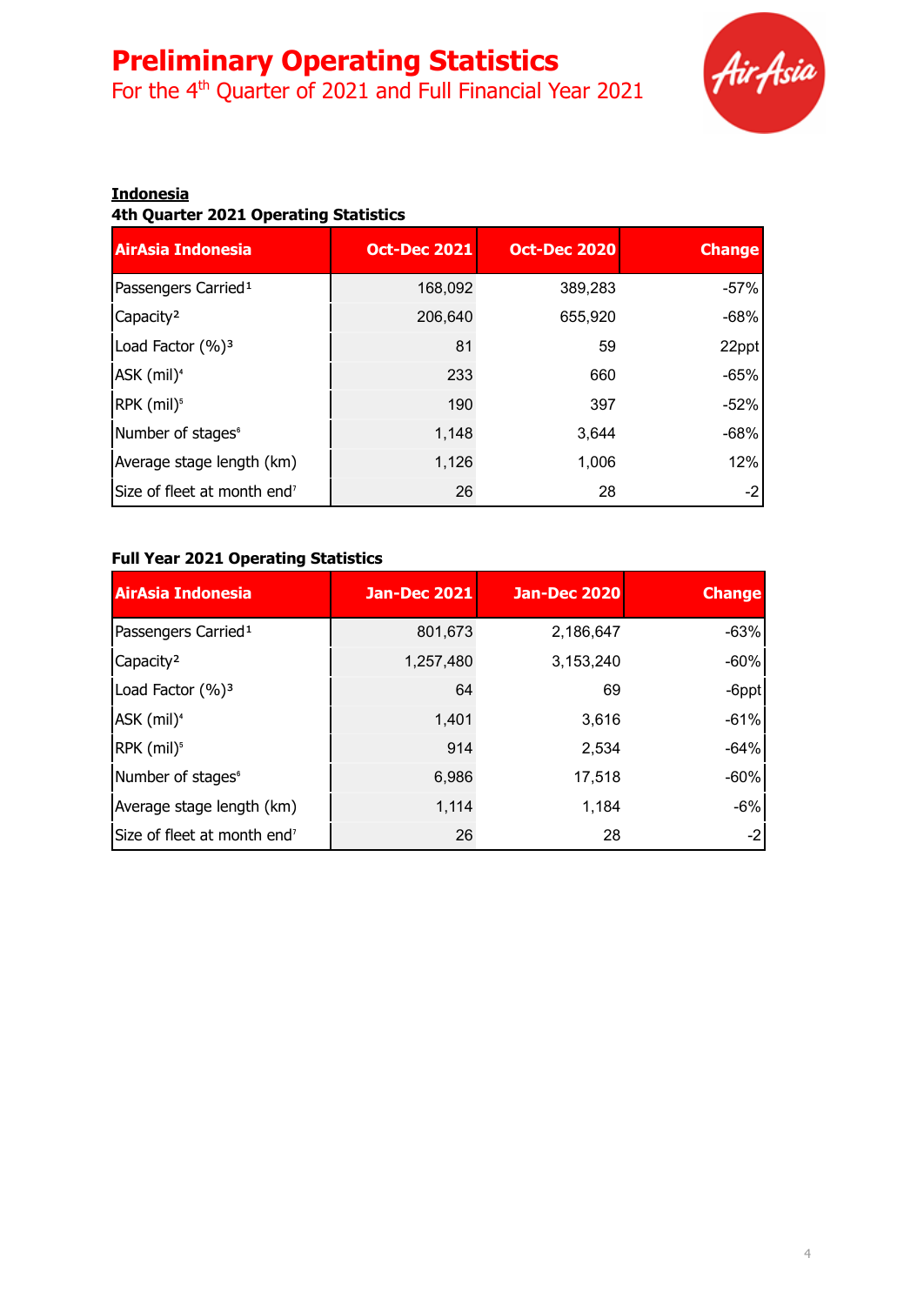For the 4<sup>th</sup> Quarter of 2021 and Full Financial Year 2021



#### **Philippines**

**4th Quarter 2021 Operating Statistics**

| <b>AirAsia Philippines</b>              | <b>Oct-Dec 2021</b> | <b>Oct-Dec 2020</b> | <b>Change</b> |
|-----------------------------------------|---------------------|---------------------|---------------|
| Passengers Carried <sup>1</sup>         | 354,886             | 117,948             | 201%          |
| Capacity <sup>2</sup>                   | 416,340             | 184,500             | 126%          |
| Load Factor (%) <sup>3</sup>            | 85                  | 64                  | 21ppt         |
| ASK (mil) <sup>4</sup>                  | 285                 | 133                 | 114%          |
| RPK (mil) <sup>5</sup>                  | 234                 | 85                  | 175%          |
| Number of stages <sup>6</sup>           | 2,313               | 1,025               | 126%          |
| Average stage length (km)               | 686                 | 720                 | $-5%$         |
| Size of fleet at month end <sup>7</sup> | 24                  | 24                  |               |

### **Full Year 2021 Operating Statistics**

| <b>AirAsia Philippines</b>              | <b>Jan-Dec 2021</b> | Jan-Dec 2020 | <b>Change</b> |
|-----------------------------------------|---------------------|--------------|---------------|
| Passengers Carried <sup>1</sup>         | 875,927             | 2,006,465    | -56%          |
| Capacity <sup>2</sup>                   | 1,098,000           | 2,493,360    | -56%          |
| Load Factor (%) <sup>3</sup>            | 80                  | 80           | -1ppt         |
| ASK (mil) <sup>4</sup>                  | 770                 | 2,526        | $-70%$        |
| RPK (mil) <sup>5</sup>                  | 595                 | 2,051        | $-71%$        |
| Number of stages <sup>®</sup>           | 6,100               | 13,852       | -56%          |
| Average stage length (km)               | 702                 | 1,013        | $-31%$        |
| Size of fleet at month end <sup>7</sup> | 24                  | 24           | 0             |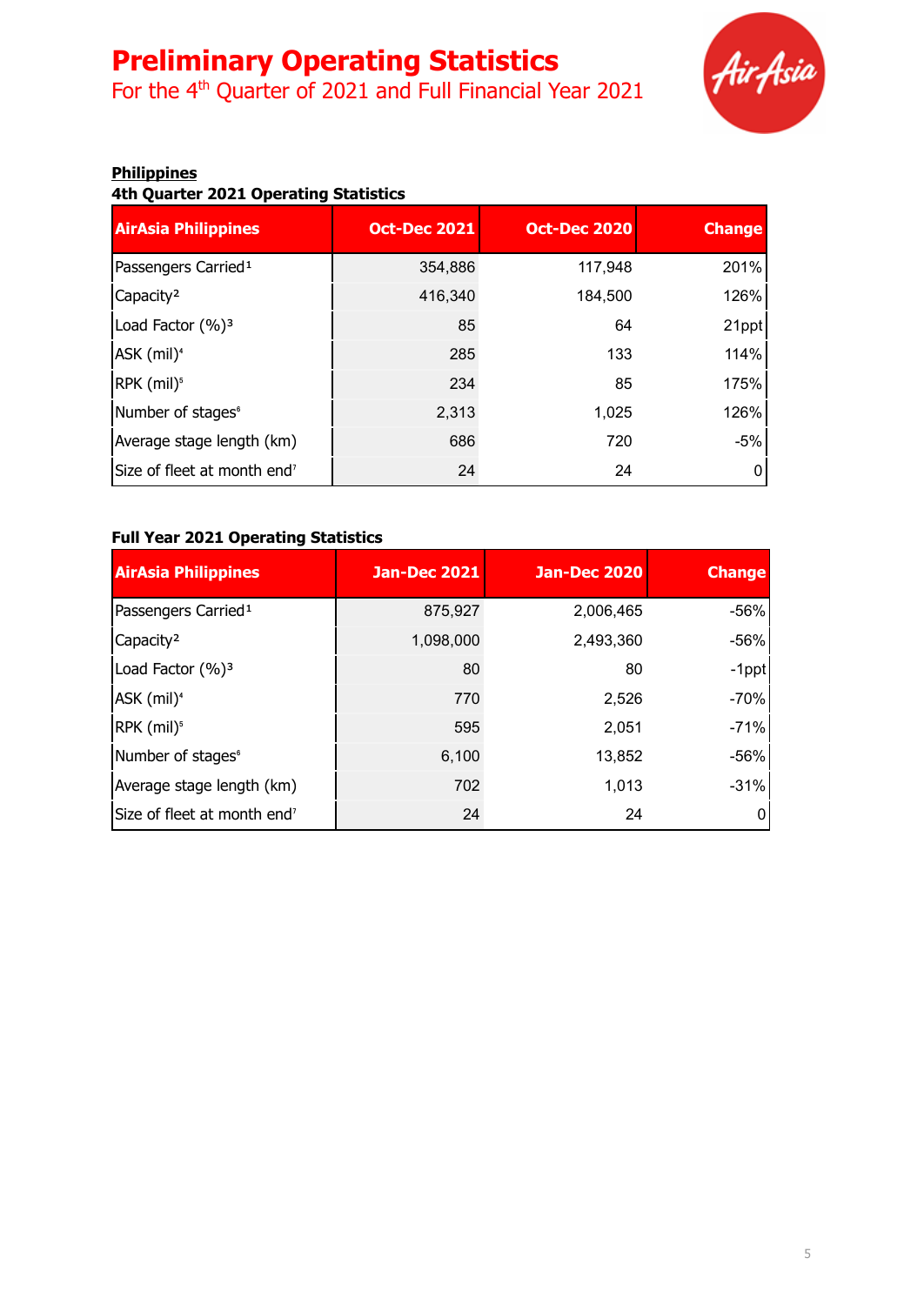For the 4<sup>th</sup> Quarter of 2021 and Full Financial Year 2021



### **Thailand**

**4th Quarter 2021 Operating Statistics**

| <b>AirAsia Thailand</b>                 | <b>Oct-Dec 2021</b> | <b>Oct-Dec 2020</b> | <b>Change</b> |
|-----------------------------------------|---------------------|---------------------|---------------|
| Passengers Carried <sup>1</sup>         | 1,148,647           | 2,812,297           | $-59%$        |
| Capacity <sup>2</sup>                   | 1,512,864           | 3,819,618           | $-60%$        |
| Load Factor (%) <sup>3</sup>            | 76                  | 74                  | 2ppt          |
| ASK (mil) <sup>4</sup>                  | 1,030               | 3,158               | $-67%$        |
| RPK (mil) <sup>5</sup>                  | 783                 | 2,368               | $-67%$        |
| Number of stages <sup>6</sup>           | 8,341               | 21,153              | $-61%$        |
| Average stage length (km)               | 681                 | 820                 | $-17%$        |
| Size of fleet at month end <sup>7</sup> | 60                  | 62                  | -2            |

#### **Full Year 2021 Operating Statistics**

| <b>AirAsia Thailand</b>                 | <b>Jan-Dec 2021</b> | <b>Jan-Dec 2020</b> | <b>Change</b> |
|-----------------------------------------|---------------------|---------------------|---------------|
| Passengers Carried <sup>1</sup>         | 2,928,140           | 9,491,524           | $-69%$        |
| Capacity <sup>2</sup>                   | 4,308,176           | 12,642,966          | $-66%$        |
| Load Factor (%) <sup>3</sup>            | 68                  | 75                  | -7ppt         |
| ASK (mil) <sup>4</sup>                  | 3,002               | 10,174              | $-70%$        |
| RPK (mil) <sup>5</sup>                  | 2,083               | 7,735               | $-73%$        |
| Number of stages <sup>6</sup>           | 24,011              | 69,368              | $-65%$        |
| Average stage length (km)               | 688                 | 804                 | $-14%$        |
| Size of fleet at month end <sup>7</sup> | 60                  | 62                  | -2            |

- $1)$  Number of earned seats flown. Earned seats comprise seats sold to passengers (including no-shows)
- 2) Number of seats flown
- <sup>3)</sup> Number of Passengers Carried as a percentage of Capacity
- <sup>4)</sup> Available Seat Kilometres (ASK) measures an airline's passenger capacity. Total seats flown multiplied by the number of kilometres flown
- $5)$  Revenue Passenger Kilometres (RPK) is a measure of the volume of passengers carried by the airline. Number of passengers multiplied by the number of kilometres these passengers have flown
- 6) Number of flights flown
- $7$  Number of aircraft including spares